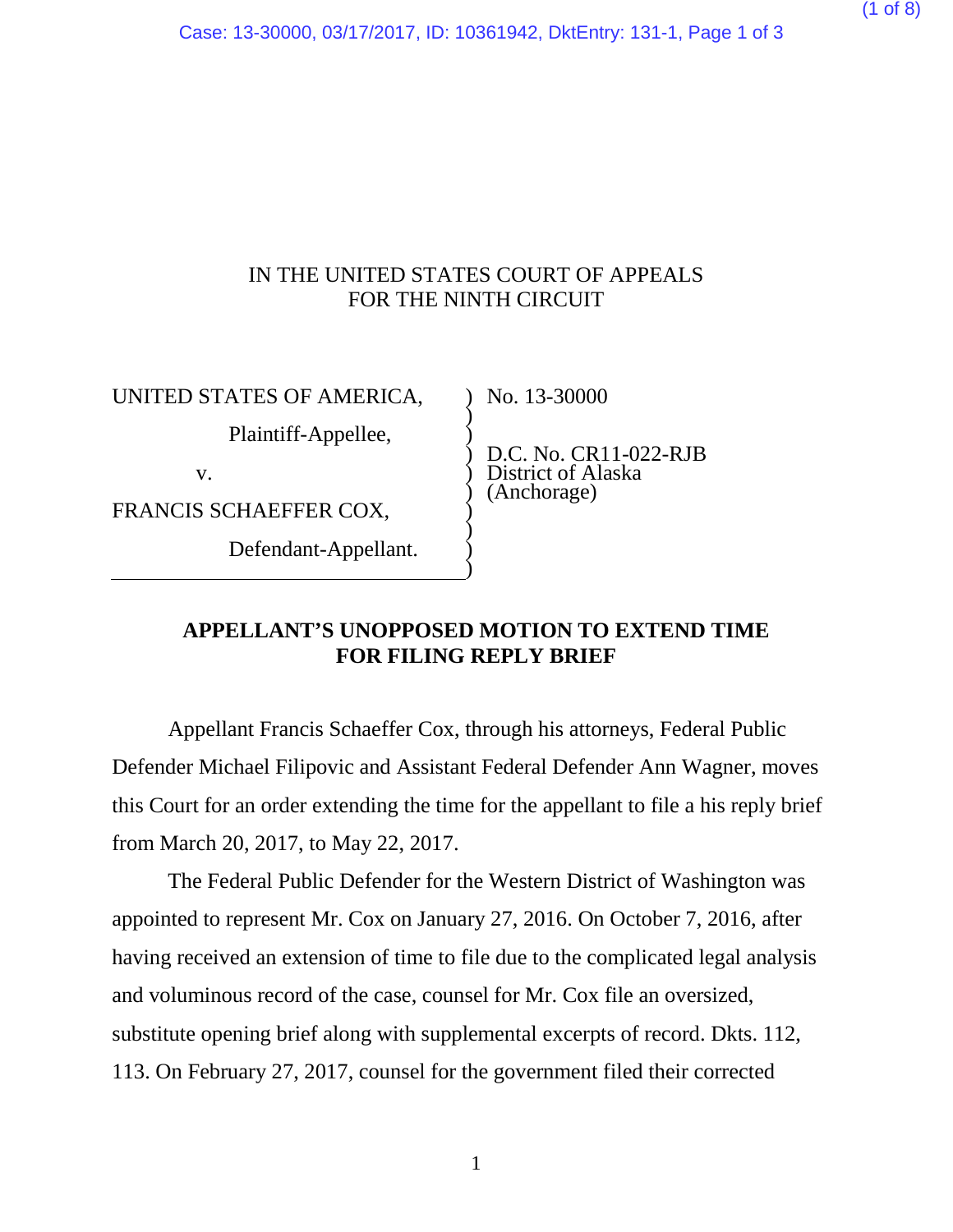substitute answering brief and supplemental excerpts of record, also oversized, after having received an extension of time to file them. Dkts. 126, 127. The Court then set March 20, 2017, as the due date for Mr. Cox to reply to the answering brief. *See* Dkt. 127.

Because the multiple issues presented by Mr. Cox's appeal and the government's answering brief are both novel and complex, an extension of 60 days to file his reply brief is warranted.

In addition, during the past month and coming two months, counsel for Mr. Cox are briefing or have recently briefed several appeals before this Court, in addition to submissions to and court appearances before the district court for the Western District of Washington.

This motion is brought under Rule 27 of the Federal Rules of Appellate Procedure, the attached declarations of counsel, and the records and files in this case. Counsel has corresponded with Assistant United States Attorney Yvonne Lamoureux, who stated by email that she does not oppose this motion.

DATED this 17th day of March, 2017.

Respectfully submitted,

s/ *Michael Filipovic* Federal Public Defender

s/ *Ann Wagner* Assistant Federal Public Defender Attorneys for Francis Schaeffer Cox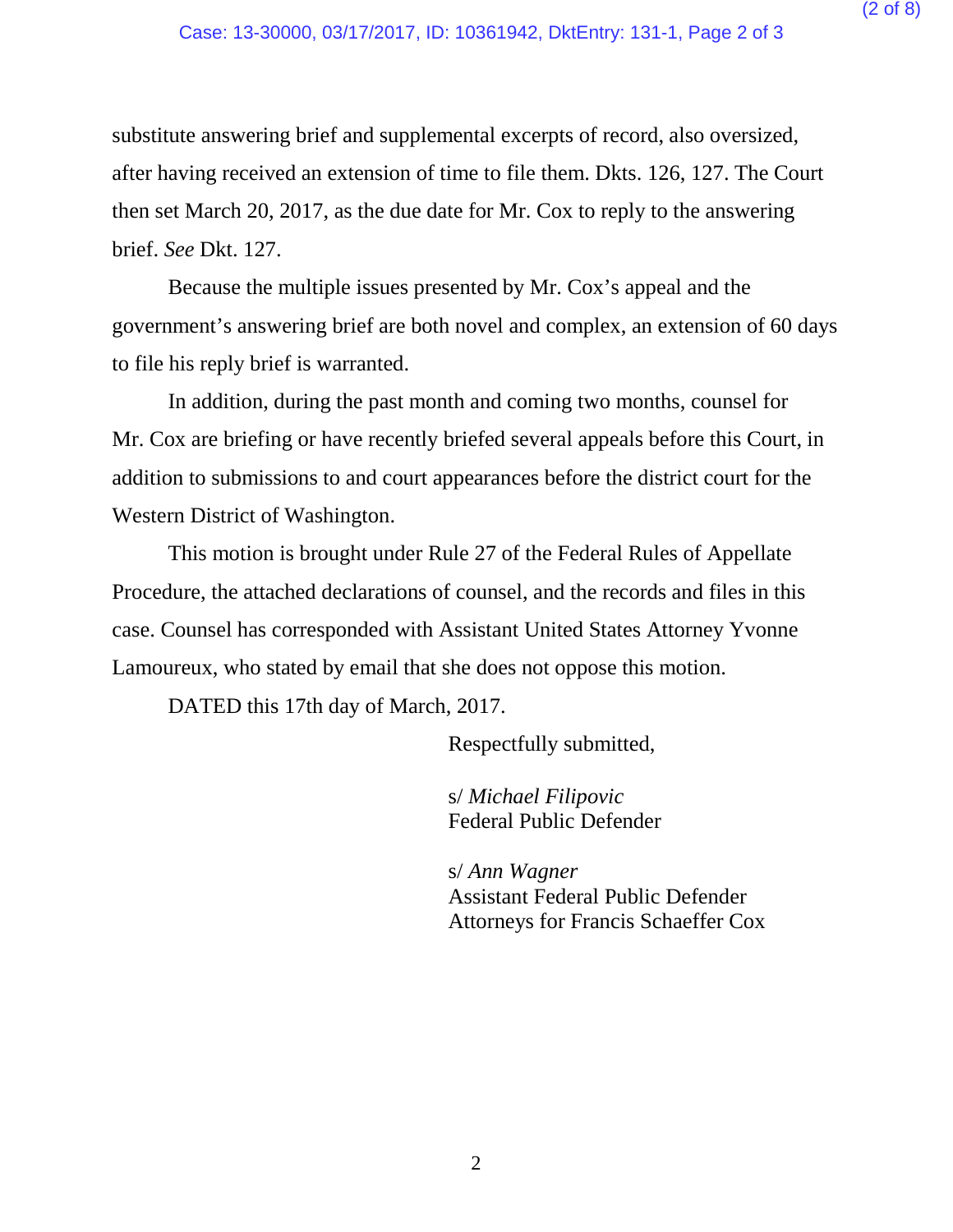# **CERTIFICATE OF SERVICE**

I certify that on March 17, 2017, I electronically filed the foregoing document with the Clerk of the Court using the appellate CM/ECF system, which will send notification of filing to all registered parties.

I further certify I mailed a copy of this motion, first-class postage prepaid, to Francis Schaeffer Cox, Reg. No. 16179-006, USP Marion, P.O. Box 1000, Marion, IL 62959.

> s/ *Suzie Strait* Paralegal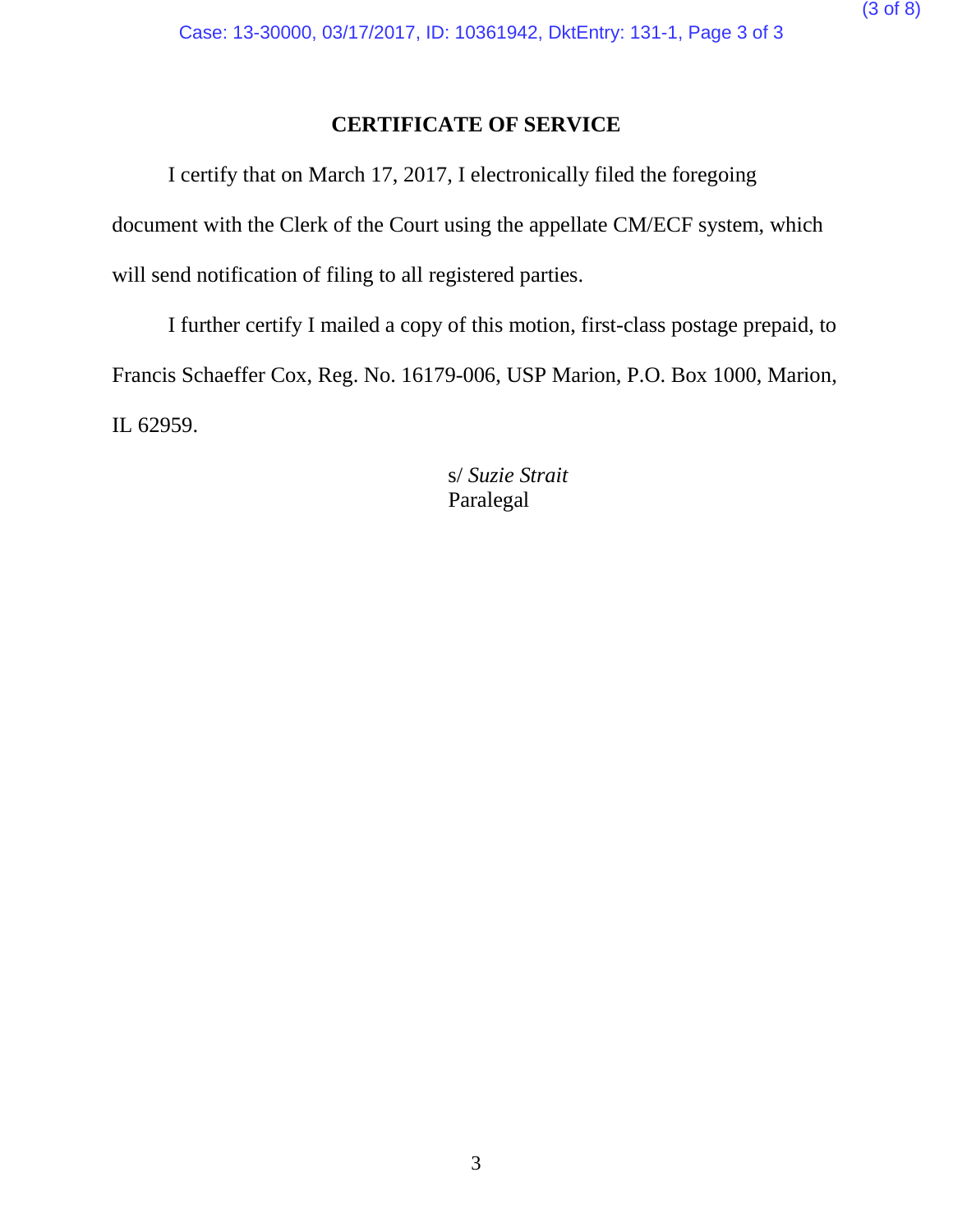Case: 13-30000, 03/17/2017, ID: 10361942, DktEntry: 131-2, Page 1 of 3

#### IN THE UNITED STATES COURT OF APPEALS FOR THE NINTH CIRCUIT

) ) ) ) ) ) ) ) ) )

UNITED STATES OF AMERICA,

Plaintiff-Appellee,

v.

FRANCIS SCHAEFFER COX,

Defendant-Appellant.

No. 13-30000

D.C. No. CR11-022-RJB District of Alaska (Anchorage)

## **DECLARATION OF MICHAEL FILIPOVIC IN SUPPORT OF APPELLANT'S UNOPPOSED MOTION TO EXTEND TIME FOR FILING REPLY BRIEF**

I, Michael Filipovic, declare:

1. I am one of the attorneys assigned to represent Mr. Cox.

2. I am the third appellate attorney assigned to his case.

3. This Court has previously denied Mr. Cox's request to represent himself.

4. I have had numerous communications with Mr. Cox about his appeal, and

have discussed the briefing with him.

5. In order to maintain that collaborative effort, it is important for me to be

able to provide him with a draft of our reply brief before it is filed so that I can receive his input before exercising my professional judgment on the final product.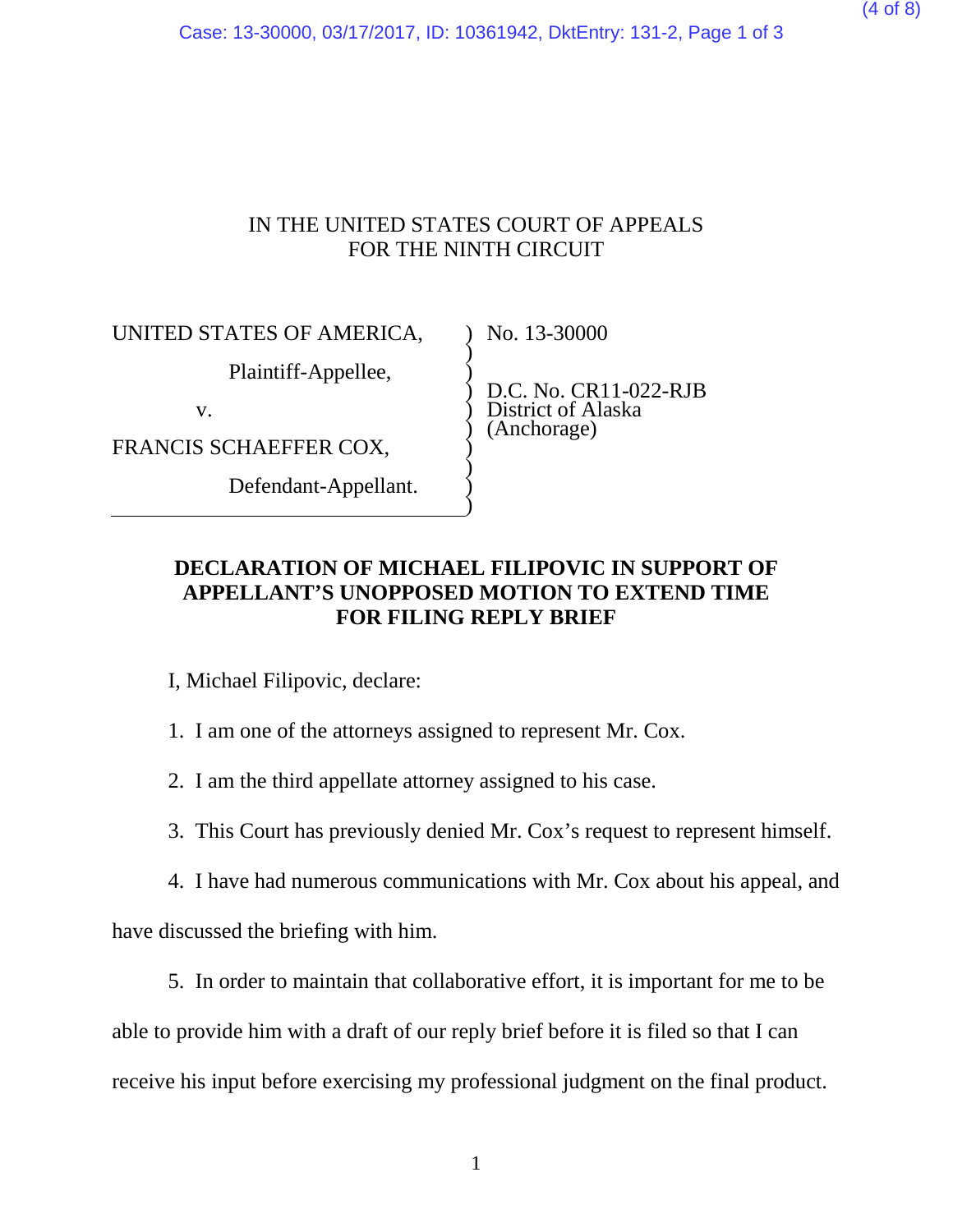6. Mr. Cox is housed at FCI Marion in the Communications Management Unit (CMU). Arranging for such a discussion requires that I either travel to Southern Illinois for our next meeting or arrange for more than one phone conference with the prison after I have a draft prepared and sent to him.

7. In addition to these logistical concerns, I have several other matters that required my attention this month and will require my attention over the next two months. With respect to cases, I have filed briefs in *In re: Galmesa Elemo*, No. 93716-8 (personal restraint petition in the Washington Supreme Court); *Mastro v. Corliss*, Adv. No. 14-01043-MLB (Fifth Amendment issue in adversary proceeding in United States Bankruptcy Court in the Western District of Washington); and *Chauncey Williams v. United States*, No. CV16-5559-BHS (related to § 2255 motion in United States District Court). Additionally, I have a brief due on March 27, 2017, in *Kenneth Agtuca v. United States*, No. CV16-1981- RSL (related to § 2255 motion in United States District Court); a petition for rehearing and rehearing en banc due on April 5, 2017, in *United States v. David Schwabland*, No. 16-30011 (in the Ninth Circuit Court of Appeals); and an opening brief due in United States v. Templeton, No. 17-30003, on April 11, 2017 (in the Ninth Circuit Court of Appeals). In addition I have a number of other triallevel matters pending in United States District Court for the Western District of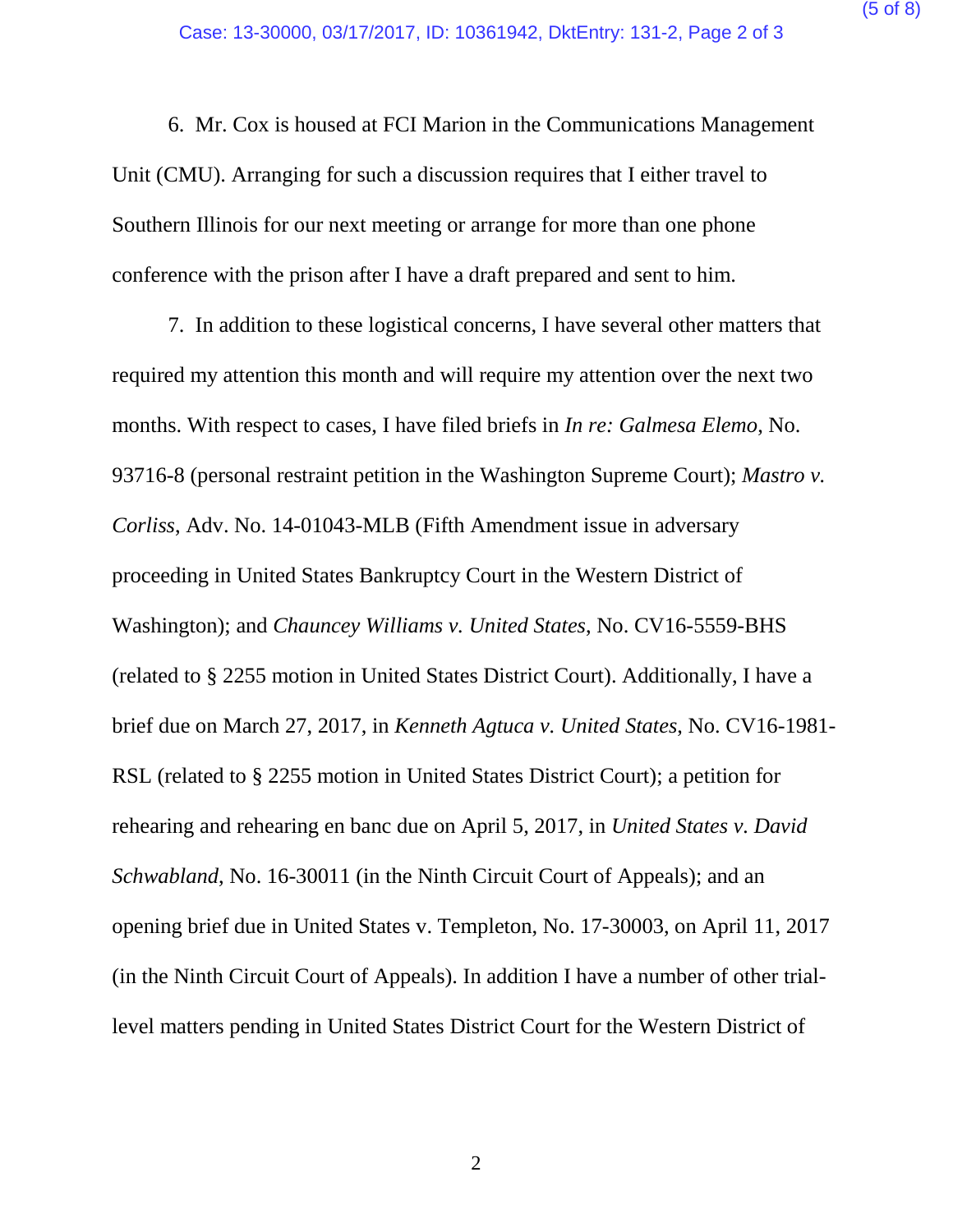Washington, and as Federal Defender I have a number of management-related

issues I need to attend to over the next two months.

I declare under penalty of perjury that the foregoing is true and correct.

DATED this 17th day of March, 2017.

Respectfully submitted,

s/ *Michael Filipovic* Federal Public Defender Attorney for Francis Schaeffer Cox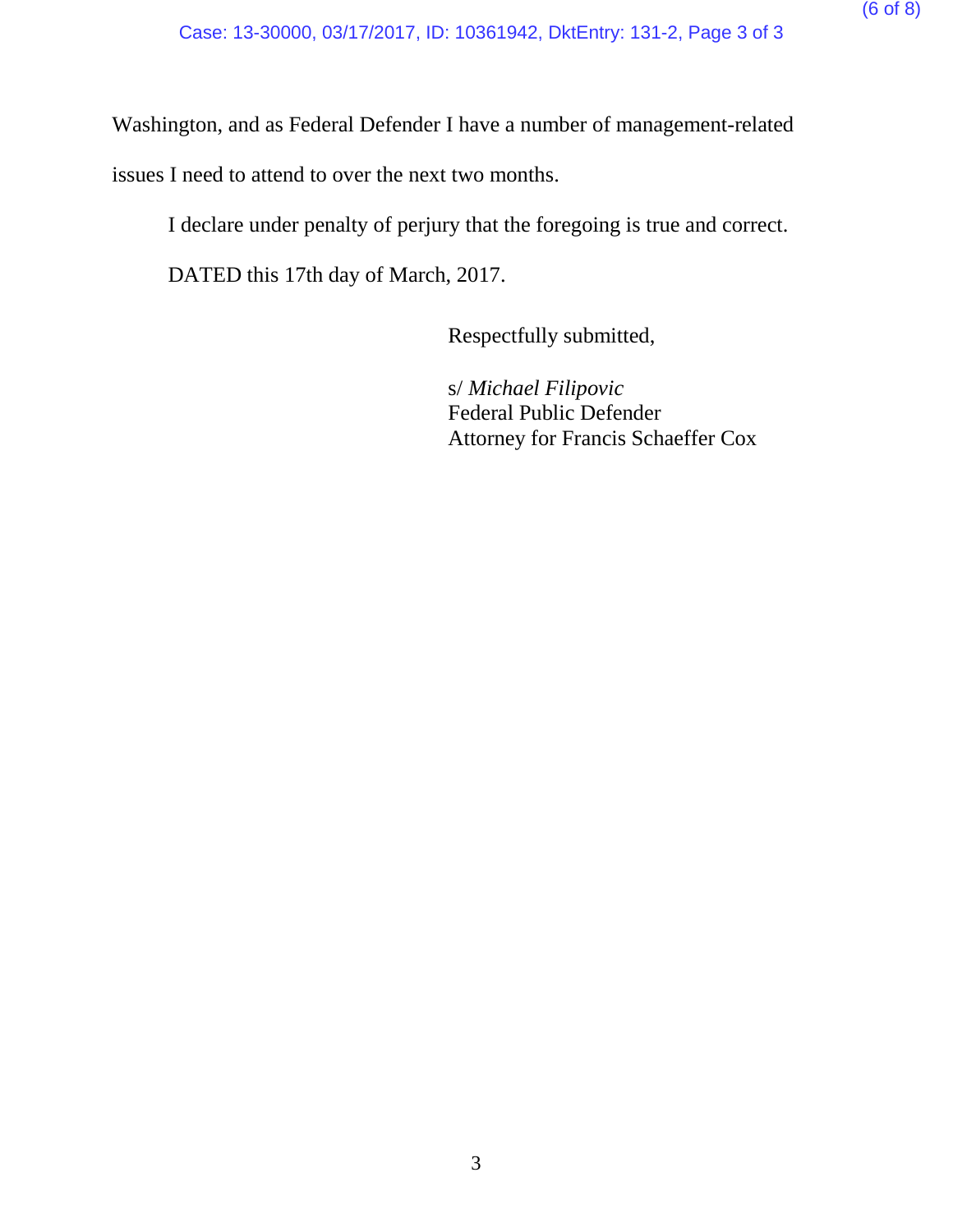Case: 13-30000, 03/17/2017, ID: 10361942, DktEntry: 131-3, Page 1 of 2

#### IN THE UNITED STATES COURT OF APPEALS FOR THE NINTH CIRCUIT

) ) ) ) ) ) ) ) ) )

UNITED STATES OF AMERICA,

Plaintiff-Appellee,

v.

FRANCIS SCHAEFFER COX,

Defendant-Appellant.

No. 13-30000

D.C. No. CR11-022-RJB District of Alaska (Anchorage)

## **DECLARATION OF ANN WAGNER IN SUPPORT OF APPELLANT'S UNOPPOSED MOTION TO EXTEND TIME FOR FILING REPLY BRIEF**

I, Ann Wagner, declare:

1. In the weeks since the government first filed its 27,339-word

answering brief on February 24, 2017, I submitted a 6,471-word opening brief to this Court in Case No. 16-35837, represented two clients in complex resentencing proceedings pursuant to *Johnson v. United States*, 135 S. Ct. 2551 (2015), and conferred with multiple additional clients about the effect of the recent Supreme Court decision in *Beckles v. United States*, 580 U.S. \_\_\_ (2017), on pending § 2255 motions and related appellate proceedings.